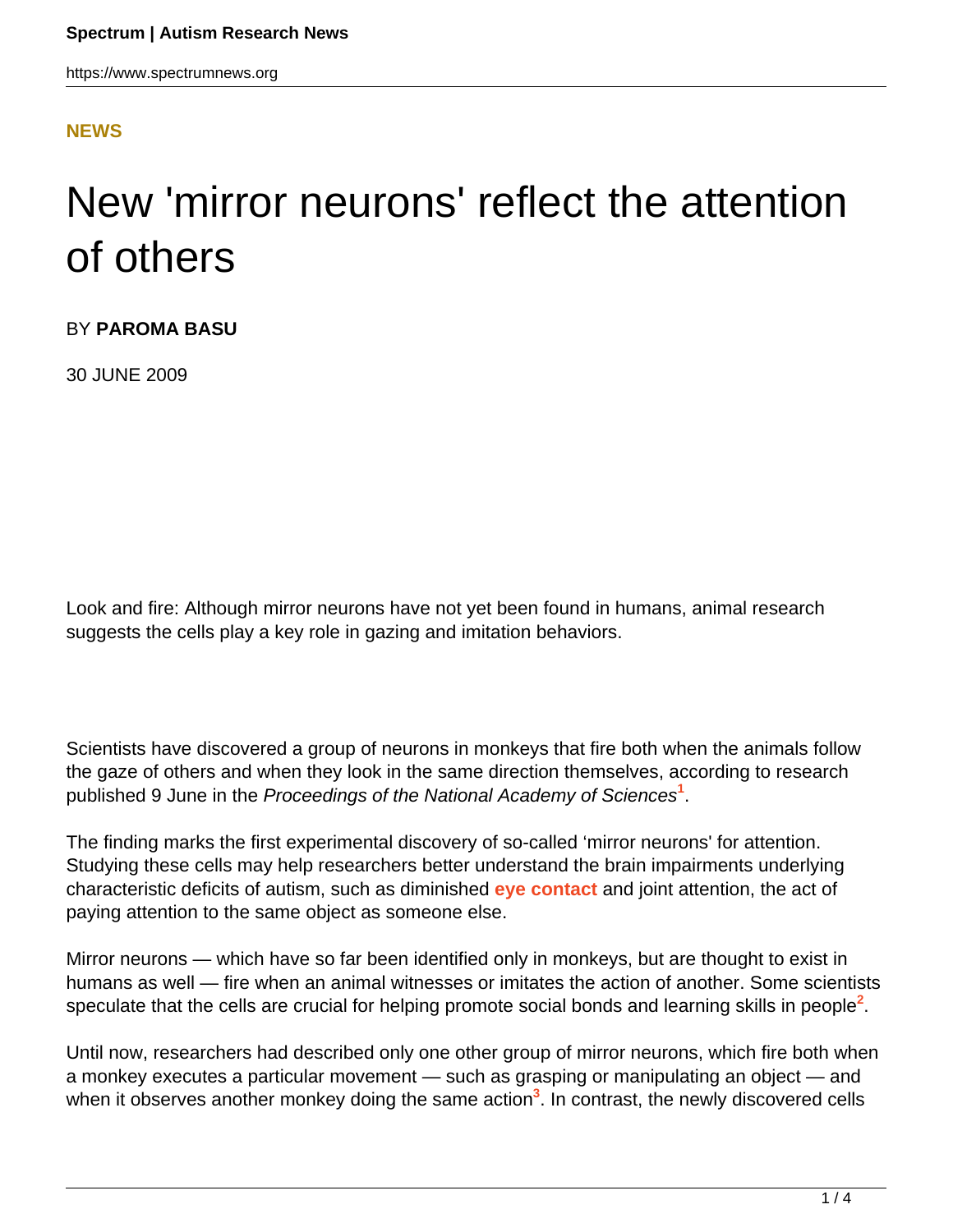fire when monkeys watch or mimic the gaze of another animal.

"As these neurons are mirroring the attention of other individuals, we speculate that these are mirror neurons for attention," says senior author **[Michael Platt](http://www.mind.duke.edu/faculty/platt/)**, associate professor of neurobiology at Duke University Medical Center. "Having identified these, we can now try to determine exactly how they contribute to social behavior."

Mirror neurons and their role in social learning has been the subject of intense speculation for many years. Some scientists suggest that a malfunction in the circuitry that includes these neurons could explain why people with autism [have trouble imitating](https://www.spectrumnews.org/news/2009/imitative-play-improves-symptoms-of-autism) and looking at others<sup>4</sup>.

Unfortunately, speculation about mirror neurons and their role in social behavior has so far exceeded actual evidence of their existence, says **[Raphael Bernier](http://sfari.org/author/?author=https://id.simonsfoundation.org/raphaelbernier)**, assistant professor of psychiatry and behavioral sciences at the University of Washington. The new research makes the idea more plausible.

"Theoretical papers about mirror neurons have outpaced empirical studies, so I am very happy that this is a paper that provides some real empirical scientific evidence," says Bernier.

### **Look left, look right:**

The study is also valuable because it describes mirror neurons in the lateral intraparietal lobe, a region thought to be important for attention, Bernier adds. Previously, scientists speculated that the cells are located primarily in the nearby inferior parietal lobe and in the inferior frontal gyrus, regions that are especially active in sensory processing and language tasks.

"This paper has demonstrated some mirroring activity in another region, which tells us that maybe we should be thinking more broadly in the brain," Bernier says.

In the new report, researchers implanted fine microwires into the brains of four rhesus macaque monkeys to sense and record electrical activity. They found 153 neurons that fired whenever the monkey shifted its gaze in a particular direction — some when the animal looked left, others when it looked right, up or down.

The scientists then showed the animals digital images of other monkeys looking either to the left or to the right. Immediately after the picture disappeared, a yellow box appeared randomly on either the left or the right side of the screen.

The experiments found that animals look at the box much faster when it pops up where the pictured monkey had been looking than when it appears on the opposite side of the screen. This suggests that monkeys intuitively look at the side that the pictured monkey was paying attention to, say the researchers.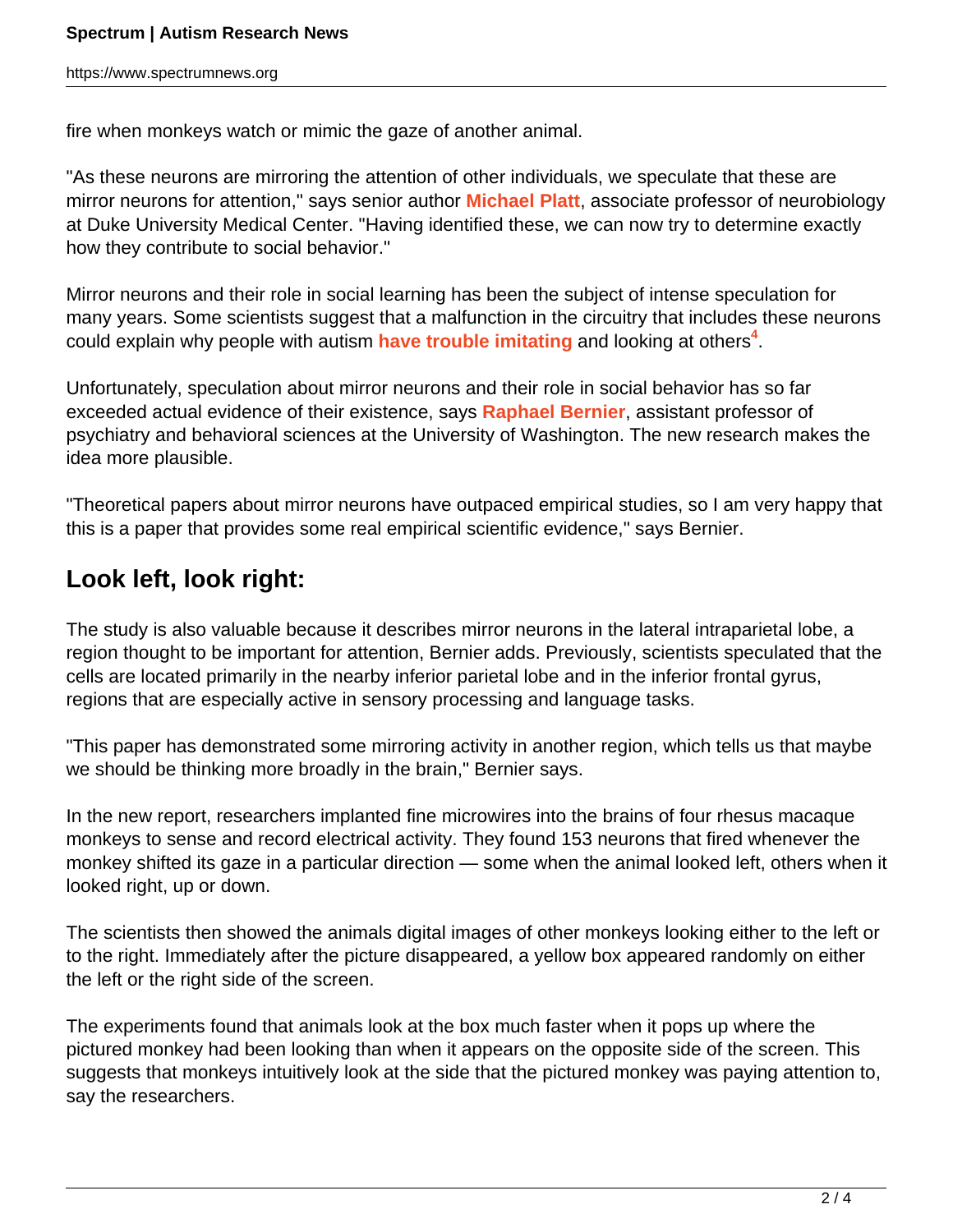Intriguingly, the same neurons fire when a monkey observes a pictured animal looking in a particular direction as when it gazes in the same direction itself.

"What seems to be important is that in both primates and us, these neurons are perhaps specialized for linking social stimuli to attention," Platt notes.

Previous work has shown that, like monkeys, people look at a given target much faster if they've seen another individual looking at it, implying that gaze patterns in humans and primates are similar**<sup>5</sup>** .

Because the experimental procedure for locating mirror neurons requires complex and invasive brain surgery, studies to pinpoint these cells in humans have progressed slowly. No one has yet identified mirror neurons in people**<sup>6</sup>** . A few functional magnetic resonance imaging studies, however, have found particular brain regions that preferentially respond to both observed and executed movements.

## **Approaching autism:**

The new study could help researchers further probe whether malfunctions in the mirror neuron system contribute to some of the abnormal social behaviors exhibited by people with autism.

In future experiments in monkeys, for example, researchers could temporarily switch off the mirror neurons and then observe how the cells' absence affects gazing behavior, Platt says.

In people, researchers could use brain imaging to explore the function of mirror neurons before and after implementing behavioral interventions to treat deficits in eye contact and joint attention in individuals with autism, Bernier says.

The success of these approaches, however, would depend entirely on whether mirror neurons have anything to do with the symptoms of autism, says Christian Keysers, scientific director of the **[NeuroImaging Center at the University of Groningen](http://www.bcn-nic.nl/)**.

"The literature on motor mirror neurons is controversial in terms of its explanatory power for autism," Keysers says.

Although the new study couldn't explain the wide variability in gaze deficits among people with autism, "it does help us in understanding where [in the brain] we should look for differences," he adds.

What's more, the results bode well for using primates to study some aspects of social behavior.

"These studies are really hard to do and take a long time," says Platt. "It's very satisfying to